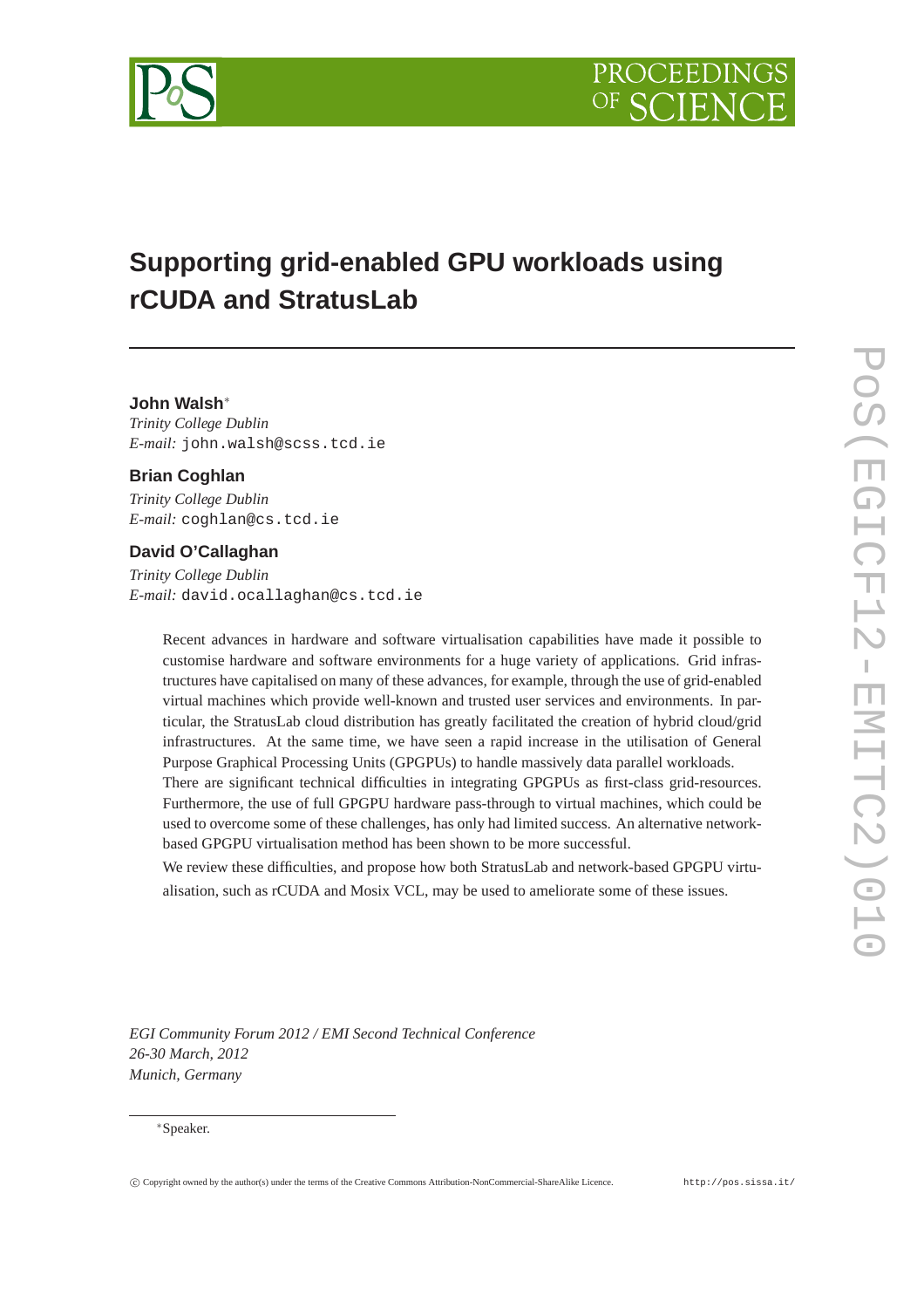# **1. Introduction**

The increasing capabilities of general purpose graphics processing units (GPGPUs) over the past few years has resulted in a huge increase in their exploitation by all the major scientific disciplines. With three of the top five clusters in the current November 2011 Top500[1] supercomputers list using NVIDIA GPGPUs, we would expect the number of GPGPU deployments at grid resource centres to grow significantly over the next few years. However, there are two major problems in supporting grid access to such resources. Firstly, there is currently no standardised way for resource centres to advertise/publish availability of these resources. Secondly, there are deficiencies in current batch scheduling systems which make it difficult to guarantee exclusive access to those resources.

GPGPU application development is dominated by two API frameworks: OpenCL[2] and CUDA[3]. OpenCL supports heterogeneous compute environments such as AMD and Intel CPUs, AMD, Intel and NVIDIA GPGPUs, and Cell Broadband Engine co-processors. CUDA applications currently run on NVIDIA GPGPU devices only. However, the GNU Ocelot project[4] is attempting to enable CUDA application development for non-NVIDIA processors. CUDA applications offer a performance advantage over OpenCL[5].

We present the results of investigations into access to many GPGPUs distributed over a gridenabled cluster. We propose a possible virtual machine(VM) architecture that employs multiple distinct virtualisation technologies: GPGPU virtualisation using Mosix VCL[6] or rCUDA[7], and machine virtualisation using the StratusLab[8] "Infrastructure as a Service" (IaaS) distribution. The proposed solution is, however, intended to be vendor-neutral, and indeed initial experiments with our GPGPU VM were carried out using the Xen Cloud Platform[9]. In addition, we consider that in so far as the current hardware technology allows, the architecture can be further extended to achieve greater levels of user configuration, control and security. A potential benefit in using this model is to serve as an alternative method to easily exploit many locally distributed GPGPU resources without the need for additional application frameworks such as MPI[10].

Using a cloud approach for provisioning GPGPU worker nodes on the European Grid Infrastructure (EGI)[11] has already been investigated[12]. Our investigation, however, looks at some of the challenges that we have encountered with both the currently available hardware and software solutions. It should therefore also serve as a partial review of the current state of the art. This is a "work in progress".

### **2. GPGPU Grid Integration Challenges**

Although it is fairly straightforward to assemble grid-enabled worker nodes with GPGPUs, integrating them as first-class resources, such as CPU and storage resources, into the grid infrastructure is a much more challenging problem. The fundamental issues are discussed in greater detail in the following sub-sections.

#### **2.1 Batch System Integration**

Some batch system schedulers, such as SLURM[16], (SUN) Grid Engine[17] and LSF[18], now support "Generic" or "GPGPU Resources". Maui[19] - the prominent job scheduler used by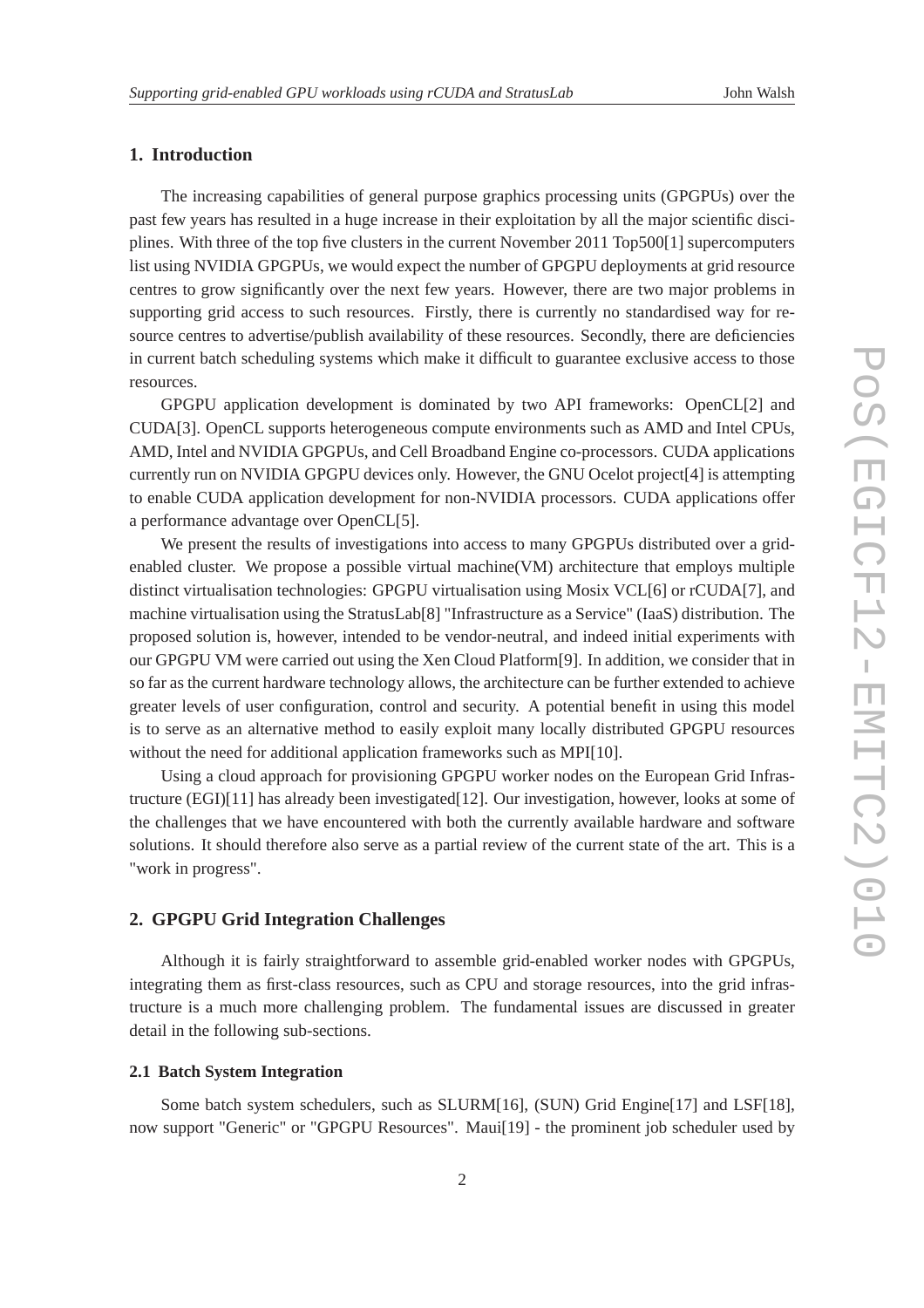the many of EGI resource centres - does not have official support for GPGPU resources. There is an experimental patch[20] that enables this feature, however we have not been able to confirm its robustness and functionality. MOAB[21], the advanced commercial offering of Maui, also support GPGPU resource scheduling. MOAB requires Torque versions 2.5.6 or higher, which supports a "gpu" attribute.

#### **2.2 Hardware device level access security**

In order to allow batch users to access the GPGPU device, the operating system access control is generally permissive and allows all users to read from/write to the device. In the case of typical grid compute resource centres with multi-core worker-nodes, each worker-node tends to expose as many job-slots to the batch system as there are CPU cores. A side-effect of this is that simultaneous user jobs may interfere with each other if they attempt to access the same GPGPU device concurrently. NVIDIA GPGPUs can offer some level of protection through the *EXCLUSIVE\_THREAD* or *EXCLUSIVE\_PROCESS* **Compute Mode** facility; when using this, one of the competing jobs will fail when trying to access the GPGPU device.

NVIDIA provides a second method to expose only a specified set of devices to a process by setting the *CUDA\_VISIBLE\_DEVICES* environment variable. Setting *CUDA\_VISIBLE\_DEVICES=""* in a process has the effect of hiding all NVIDIA GPGPU devices when accessed through the CUDA API. Indeed, SLURM uses this variable for both GPGPU allocation and to provide process level protection between multiple devices on the same host[22]. Note, however, that a user's job could unset this environment variable and therefore bypass any such device visibility restrictions imposed by *CUDA\_VISIBLE\_DEVICES*. We are not aware if there are similar mechanisms available for AMD or Intel GPGPUs.

The authors note that there may be some scope to exploit batch system prologue and epilog facilities to change device ownerships, but we have not investigated this possibility.

#### **2.3 GPGPU Glue-schema support**

The Grid Information System plays a pivotal role in collecting and publishing quasi-realtime information about the accumulated set of grid resources. The information is processed and republished according to a well defined standardised format known as the *Glue Schema*[23]. The Glue Schema defines a set of attributes and their semantics. Its intended use is to facilitate resource discovery, selection and monitoring. The current standard is version 2.0, however, version 1.3 is the predominant standard used by most production resource centres.

The most common usage of the Glue Schema relates to standard CPU and storage capabilities. The Glue Schema 2.0 standard defines an ExecutionEnvironment [24] attribute that could be used to publish GPGPU resources, but the authors have not yet investigated as to whether this is fully suitable for GPGPU "single instruction multiple data" (SIMD) models of execution.

It should be noted that the EUmedGrid community use the gLite *CERequirements* JDL expression and a CREAM CE BLAH customisation hook to explicitly assign grid GPGPU jobs to the appropriate GPGPU resources[25][12]. This solution does not address resource discovery and usage, and it depends on an a-priori knowledge of how the software environment tag is used.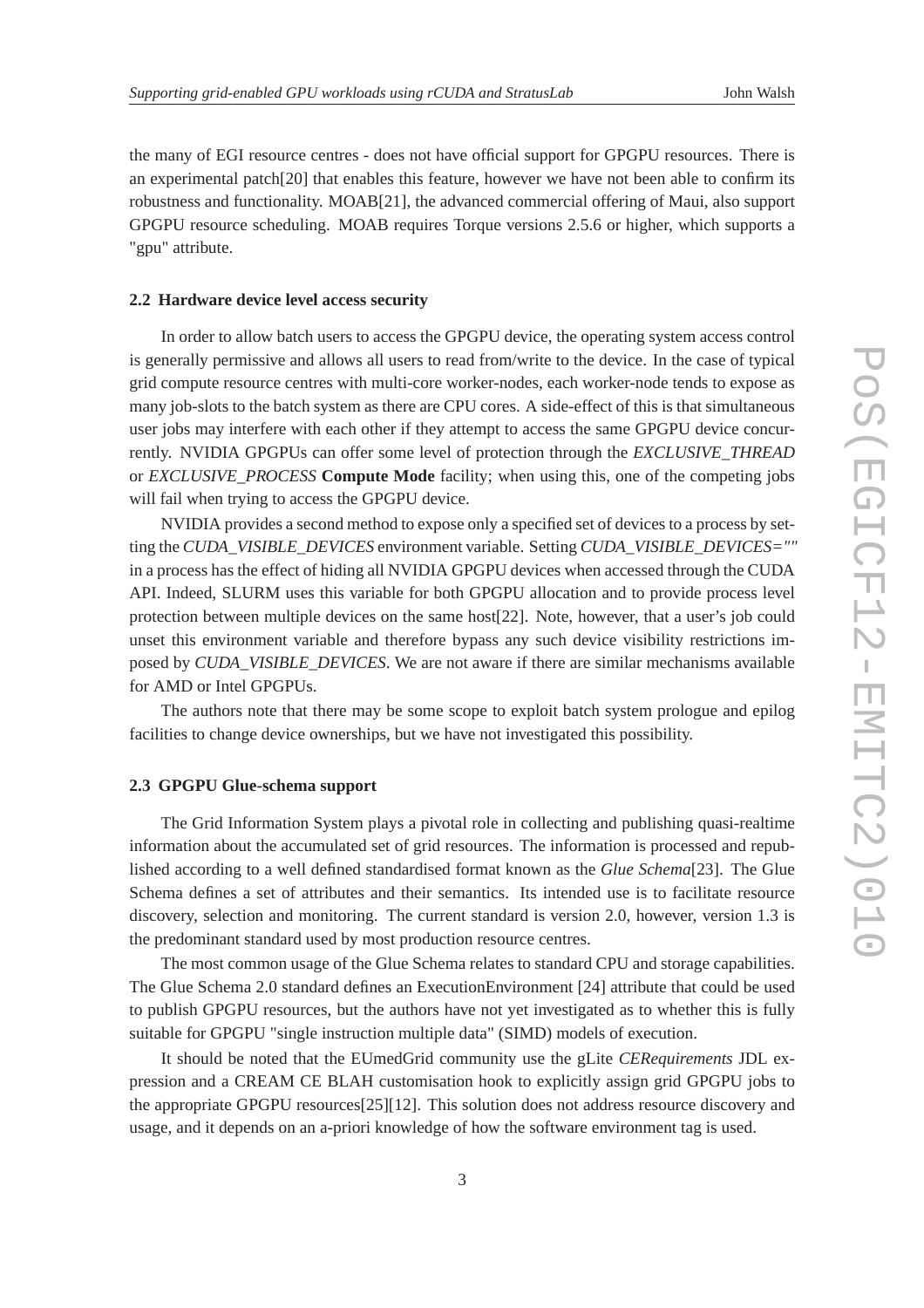#### **2.4 Information System Providers**

The grid information system is populated and updated regularly with data obtained through the use of information system provider "Plugins". Notwithstanding the lack of an appropriate GPGPU Glue Schema resource definition, the additional batch system support limitations covered in section 2.1 preclude the authors at present from developing appropriate GPGPU information system plugins.

# **3. GPGPU Virtualisation**

We considered two complementary approaches to GPGPU virtualisation. The first uses GPGPU PCI pass-through to a VM. This aims at ensuring that the VM has complete control over the GPGPU, and therefore retains excellent and undiminished flops/second calculation rates. The second approach, networked GPGPU virtualisation, uses socket based communication. Here the VM accesses a non-local GPGPU through a network connection.

# **3.1 GPGPU Hardware Virtualisation**

Full GPGPU hardware virtualisation is, at the time of writing, a highly specialised area and quite far from being a turnkey capability[13]. The current limiting factors include: 1) CPU support for direct I/O to PCI devices; 2) Motherboard support for direct I/O to PCI devices; 3) Kernel and hypervisor support for PCI pass-through; and, 4) GPGPU support for PCI pass-through.

Both items 1 and 2 are closely related, but can be solved with appropriate hardware supporting Intel VT-D or AMD IOMMU CPU extensions. Recent updates to the Linux kernel address PCI pass-through and direct I/O to any PCI devices passed into the control of its virtual machines. However, unlike most other PCI devices, there are still significant challenges in full GPGPU PCIpass-through and very few GPGPU devices support this. To date we have not yet succeeded in creating a guest VM on our experimental test-bed using our existing GPGPU hardware.

# **3.2 Networked GPGPU Virtualisation**

A more successful approach to the GPGPU virtualisation problem uses a client/server model with the GPGPU exposed through a network layer. This has been used by ShadowFax[14], rCUDA, gVirtuS[15], and Mosix VCL. The server nodes, i.e. those nodes with control over the physical GPGPU, can be relatively lightweight: They only need OS support to access the GPGPU and they do not need any additional software such as a grid middleware stack. The clients themselves do not require any physical GPGPU, but have access to collections of remote GPGPUs. Our experimental test-bed was used to investigate two solutions: rCUDA and Mosix VCL. The choices were partially driven by the need to accommodate both CUDA and OpenCL application use cases.

### **3.2.1 rCUDA**

The rCUDA model allows the GPGPU client to transparently access "listed" GPGPU server nodes. Client application code must be recompiled and linked against the replacement rCUDA libraries. These libraries implement most of the CUDA 4.0 runtime API and handle the network communication with the rCUDA servers. Each server node must host one or more GPGPUs and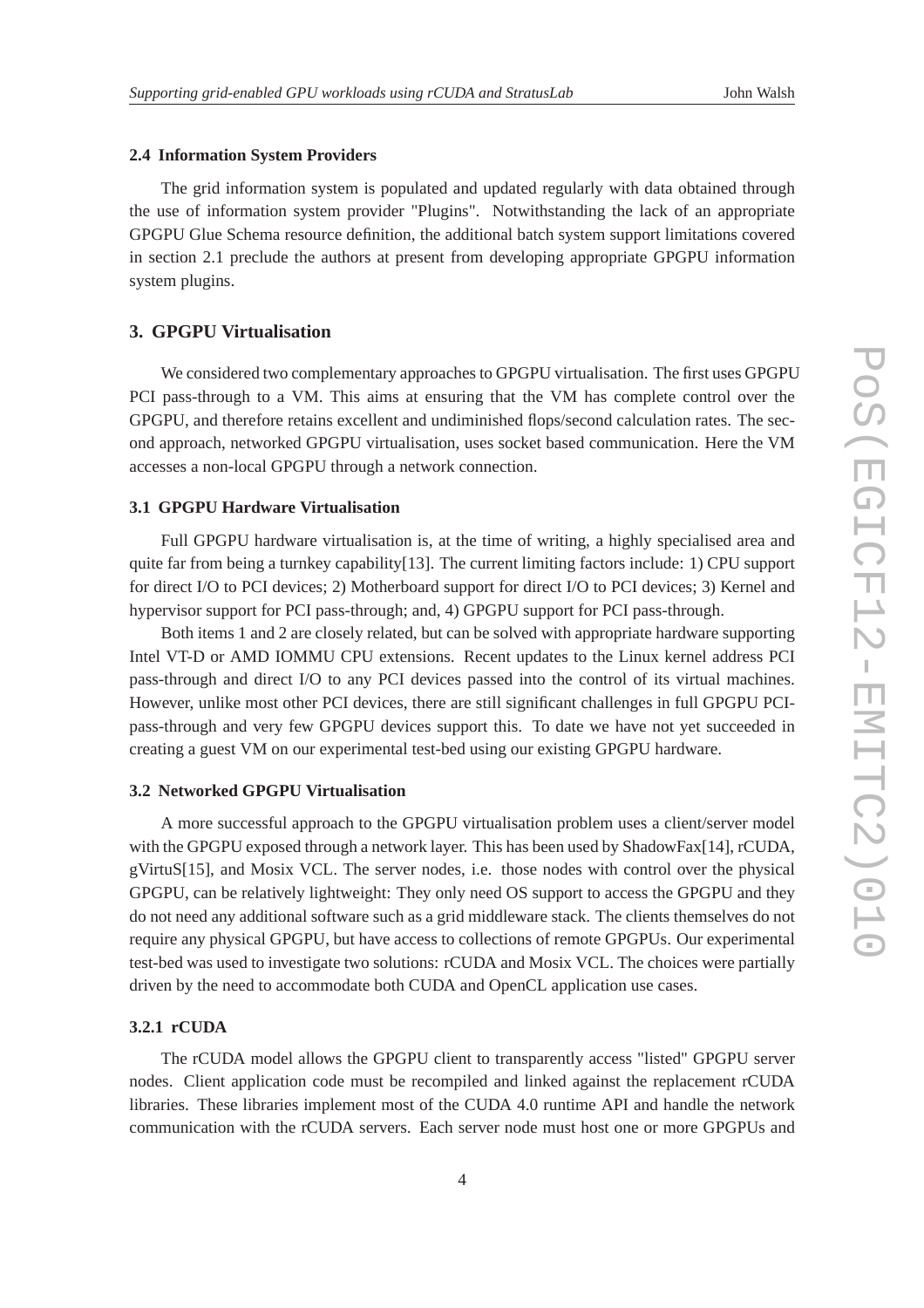must launch a server daemon **rCUDAd**. This daemon uses a customisable TCP port number (with default). The client program will interrogate the environment variable *RCUDA* to determine which server host/port pairs to communicate with.

#### **3.2.2 Mosix VCL**

The Mosix VCL model takes a different approach to rCUDA, and works with the OpenCL 1.1 framework only. The "back-end" nodes host one or more OpenCL-enabled CPUs or GPG-PUs. The "Hosting Node" front-end communicates with the back-end nodes using a "broker" daemon. The OpenCL applications are launched using the "vlcrun" script. This script accepts an optional user-defined command-line argument parameter that affects how the broker allocates remote CPUs/GPGPUs to the client application. The default policy is to allocate all resources. Unlike rCUDA, the OpenCL application does not require any re-compilation on the client.

#### **3.2.3 Performance Considerations**

The introduction of a network-layer will have a significant impact on the performance of GPGPU code. Using high-bandwidth, low-latency interconnects such as Infiniband will reduce some of the impact. Best perfomance by both rCUDA[26] and Mosix VCL[27] is achieved with long kernel operations coupled with infrequent buffer I/O. Mosix VCL supports an additional API, SuperCL, that improves the performance of the network-layer by encapsulating a programmable sequence of kernel or memory operations into a few asynchronous network packets.

# **4. GPGPU Provisioning with StratusLab**

StratusLab is an open-source cloud distribution based on OpenNebula that allows both grid and non-grid resource centres to offer and to exploit IaaS clouds. It provides the client tools to fully manage the life-cycle of a virtual machine, and also provides a "market place" of pre-built VM images. Moreover, StratusLab facilitates **contextualisation** - the process of enabling customisations to the end-user's deployed virtual appliances. StratusLab lends itself to be a complete tool-chain to deploy the rCUDA/VCL front-end nodes.

#### **4.1 Contextualisation Issues**

As StratusLab only permits contextualisation of the VM guest and not the hypervisor host, we were unable to use it to manage the GPGPU server back-end. Furthermore, the front-end contextualisation is "static" as we do not currently have a mechanism for choosing GPGPUs dynamically from the pool of distributed resources. To simplify integration into our existing fabric, we provide a gLite worker-node front-end VM image.

#### **4.2 Batch System Configuration**

We have no mechanism to dynamically add the front-end node into the pool of batch system worker-nodes. We therefore use static worker-node entries. The batch system is also configured so that the front-end presents a single job slot. As only one job can run on the worker-node, this ensures exclusive access to the allocated GPGPUs.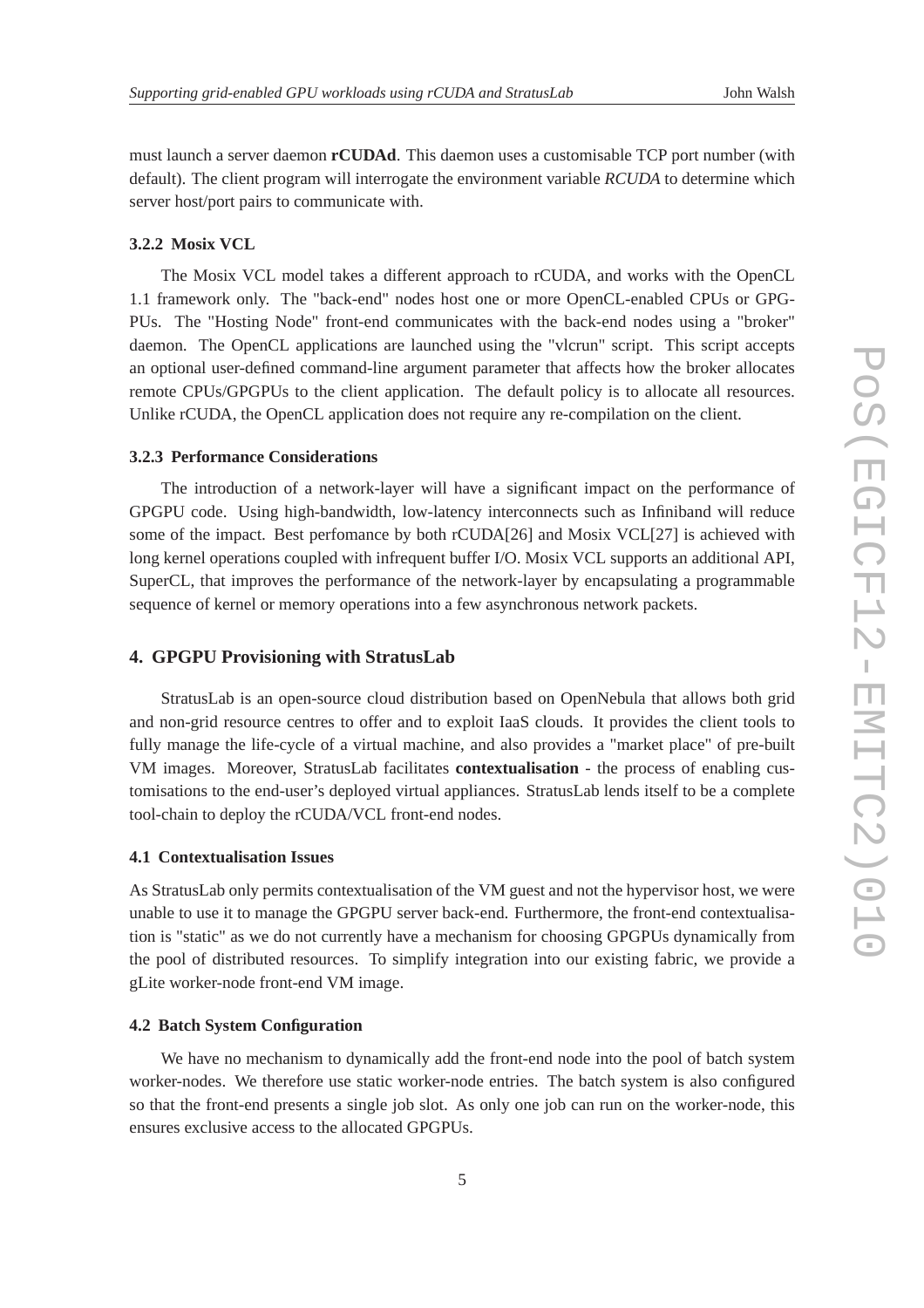# **5. A Fully Virtualised Architecture**

We have considered some of the difficulties in hosting virtual machines with full GPGPU passthrough. However, assuming that such hurdles can be overcome with appropriate hardware, OS and hypervisor support, we propose that if such full virtualisation along the lines of that illustrated in Figure 1 were available, then we could greatly enhance the available compute infrastructure. Firstly, access to the GPGPU resources would be protected from competing concurrent processes. Secondly, a fully virtualised architecture would allow us to use the cloud platform exclusively to contextualise and deploy both front-end and back-end rCUDA/Mosix VCL nodes.



**Figure 1:** A fully virtualised architecture. Each user-allocated virtual machine has multiple unique virtual GPGPUs. These are accessed transparently through Mosix VCL or rCUDA.

# **6. Conclusions and Further Work**

We have identified issues that hinder us from integrating GPGPUs as first-class grid resources. Some progress can be made by ensuring that the community agree on an appropriate GPGPU resource Glue Schema definition. Furthermore, we have identified batch system scheduler deficiencies and how the configuration of multi-core worker nodes in the batch system may cause GPGPU job integrity issues.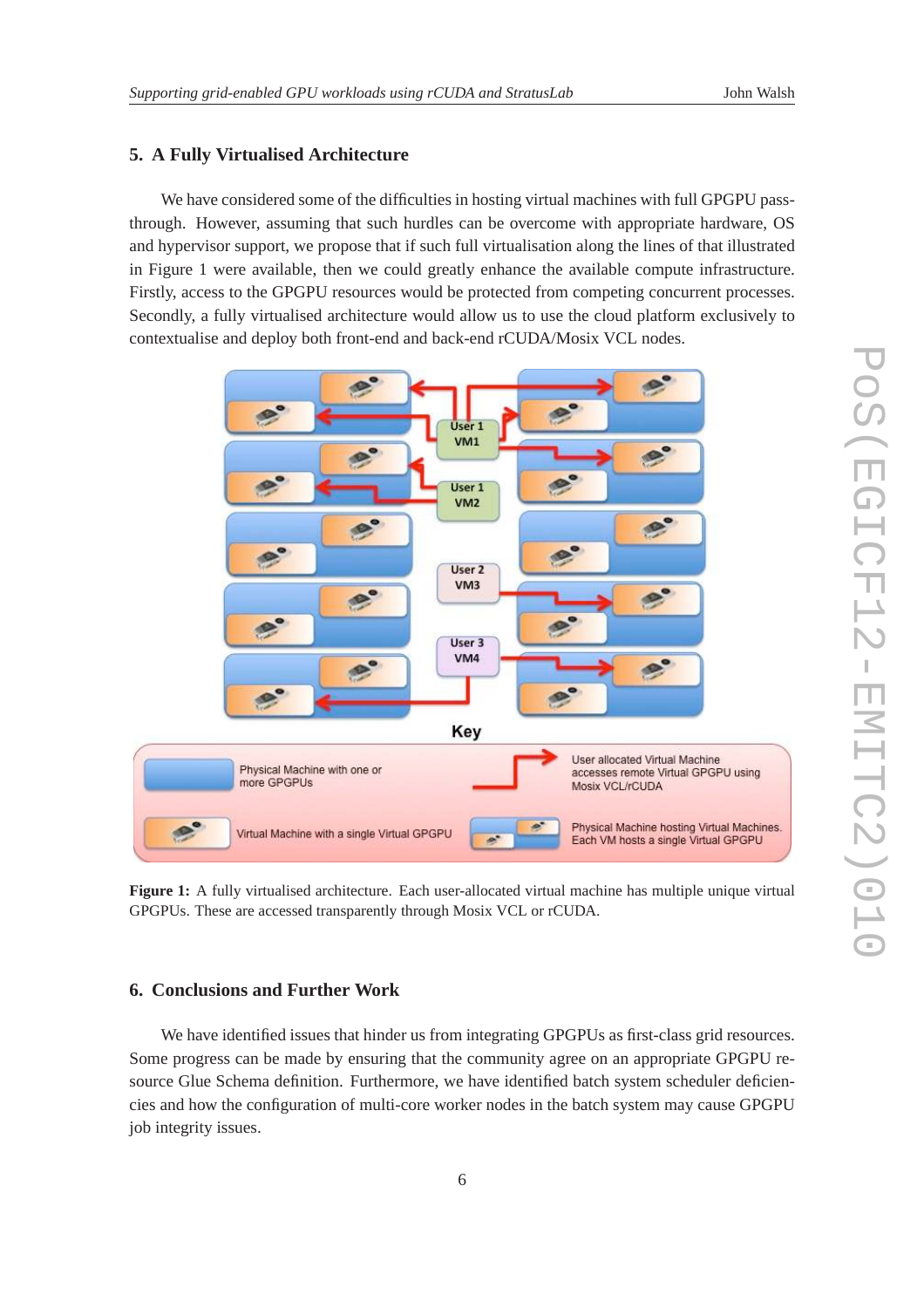We have proposed how a multi-layered virtualisation may provide some job level protection, and how this may be used to provide an alternative execution environment to MPI when accessing many distributed GPGPUs.

We have discussed weaknesses in our cloud provisioning system, how at this stage our VM GPGPU contextualisation is static, and how we do not currently have a mechanism in which the GPGPU resources can be requested. Future work may include an extension of the OpenNebula platform to accommodate detection of GPGPU resources on the hypervisor nodes, and then to facilitate either PCI pass-through or network based GPGPU allocation methods.

# **References**

- [1] *Top 500 Supercomputers List, November 2011* http://www.top500.org/lists/2011/11
- [2] M. Scarpino, *OpenCL in Action: How to accelerate graphics and computation* Manning Publications Co., ISBN 9781617290176, 2011
- [3] D. Kirk, Wen-mei Hwu *Programming Massively Parallel Processors: A Hands-on Approach* Morgan Kaufmann Publishers, ISBN 9780123814722, 2010
- [4] *GNU Ocelot Homepage* http://code.google.com/p/gpuocelot/
- [5] Jianbin Fang and Ana Lucia Varbanescu and Henk Sips, A Comprehensive Performance Comparison of CUDA and OpenCL, The 40-th International Conference on Parallel Processing (ICPP'11), Taipei, Taiwan.
- [6] *VCL Homepage* http://www.mosix.org/txt\_vcl.html
- [7] *rCUDA Homepage* http://www.rcuda.net/
- [8] *StratusLab Project Homepage*, http://www.StratusLab.eu/index.php
- [9] *Xen Cloud Platform Homepage* http://www.xen.org/products/cloudxen.html
- [10] M. Snir, S. W. Otto, ; Huss-Lederman, S.; Walker, D. W., Dongarra, J. (1996), MPI: The complete reference , MIT Press , Cambridge, MA .
- [11] *European Grid Infrastructure Homepage*, http://www.egi.eu
- [12] Vella, F., Cefala, R.M., Costantini, A., Gervasi, O. and Tanci, C, GPU Computing in EGI Environment Using a Cloud Approach, International Conference on Computational Science and Its Applications (ICCSA) 2011, pp. 150-155
- [13] Teo en Ming, *Xen VGA Passthrough to Windows 8 with Xen 4.2-unstable*, http://wiki.xen. org/wiki/Xen\_VGA\_Passthrough\_to\_Windows\_8\_with\_Xen\_4.2-unstable
- [14] Merritt, Alexander M. and Gupta, Vishakha and Verma, Abhishek and Gavrilovska, Ada and Schwan, Karsten, Shadowfax: scaling in heterogeneous cluster systems via GPGPU assemblies, Proceedings of the 5th international workshop on Virtualization technologies in distributed computing (VTDC'11), pp. 3-10
- [15] Giulio Giunta, Raffaele Montella, Giuseppe Agrillo and Giuseppe Coviello, A GPGPU Transparent Virtualization Component for High Performance Computing Clouds, Euro-Par 2010 - Parallel Processing, Lecture Notes in Computer Science, 2010, Volume 6271/2010, pp. 379-391
- [16] *SLURM Batch Scheduler Documentation*, http://www.schedmd.com/slurmdocs/